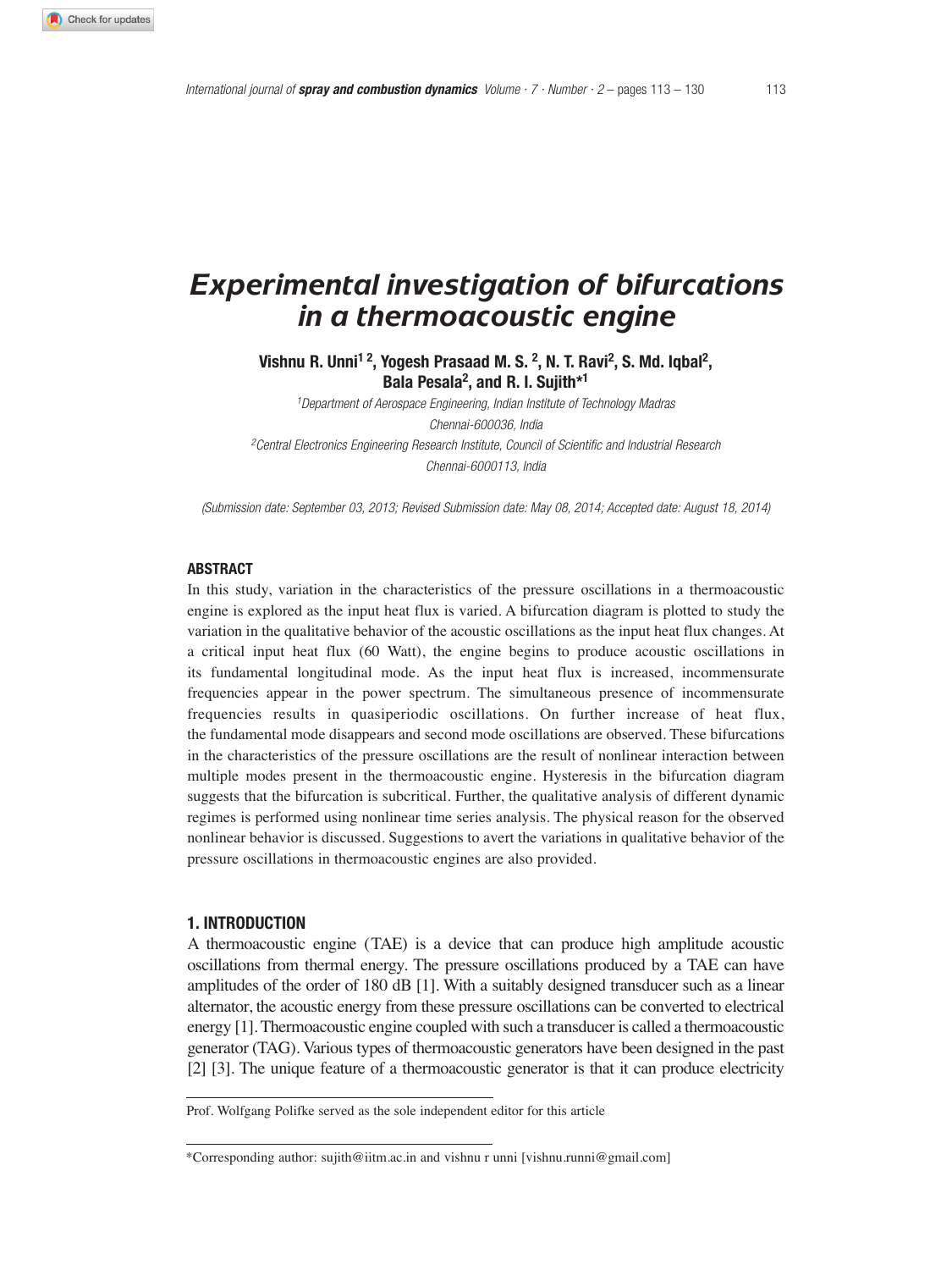from various heat sources. This quality makes it capable of being a hybrid power generation solution which can be operated using heat from the sun and biomass.

However, the amount of heat that can be supplied by these sources varies over time. From our experiments, it was observed that the characteristics of oscillations in a thermoacoustic engine change as the input heat flux is varied. When the oscillatory characteristics of thermoacoustic engine change, the transduction (acoustic energy to electrical energy) process gets affected. Linear alternators used in a thermoacoustic generator in order to convert acoustic energy to electrical energy are designed to be most efficient at a particular frequency (i.e., at its natural frequency) [1, 4–6]. Hence, even a slight variation of the operational frequency from the design frequency can cause a drastic drop in transduction efficiency. This implies that the variation in the oscillation frequency of TAE with input heat flux will cause reduction in the overall efficiency of the thermoacoustic generator. Hence, an understanding of the nonlinear phenomena that cause variations in the characteristics of pressure oscillations in a TAE is essential in order to explore new control and design strategies to improve the efficiency of a TAG.

Nonlinear behavior of various thermoacoustic devices have been studied extensively in the past. Yazaki et al. [7] studied the dynamics of spontaneous acoustic oscillations generated in a stainless steel tube in the presence of a steep thermal gradient (Taconis oscillations). It was observed in their experiments that simultaneous presence of multiple incommensurate frequencies in Taconis oscillations resulted in various nonlinear phenomena. The different dynamics observed in the experiments were analyzed using the methods from the theory of nonlinear dynamical systems such as reconstruction of phase space and analysis of Poincaré section and was classified as quasiperiodicity, frequency locking and onset of chaos. Nonlinear acoustic oscillations have been observed in thermoacoustic systems involving combustion. Dynamics of combustion driven oscillations for a ducted laminar premixed flame at different operational conditions was studied by Kabiraj et al. [8]. In their experiments, they were able to observe nonlinear behaviors such as quasiperiodicity, frequency locking, intermittency and chaos. They analyzed oscillations at different dynamic regimes using tools from nonlinear time series analysis. Further, they performed a detailed classification of different dynamic regimes through a bifurcation study.

In a standing wave thermoacoustic engine, nonlinear behavior of acoustic oscillations was first observed by Swift et al. [1]. During the starting of a TAE coupled with a thermoacoustic refrigerator, for a fixed input heat flux, they observed that the acoustic oscillations in TAE were produced and quenched in alternate cycles with a period of one hour. However, at steady state, stable limit cycle oscillations were observed. Atchley et al. [9] observed that in a standing wave thermoacoustic engine, presence of one mode can affect the stability of the other mode. This interaction was in turn found to result in modulated acoustic pressure oscillations resembling beats. Atchley et al. [9] attributed this beat like behavior to quasiperiodicity. However, a rigorous time series analysis was not performed in order to analyze these nonlinear oscillations. In our investigation, we perform nonlinear time series analysis in order to explore the qualitative nature of the observed nonlinear phenomena and there by confirm the existence of quasiperiodic regime in the oscillatory characteristics of a standing wave thermoacoustic engine.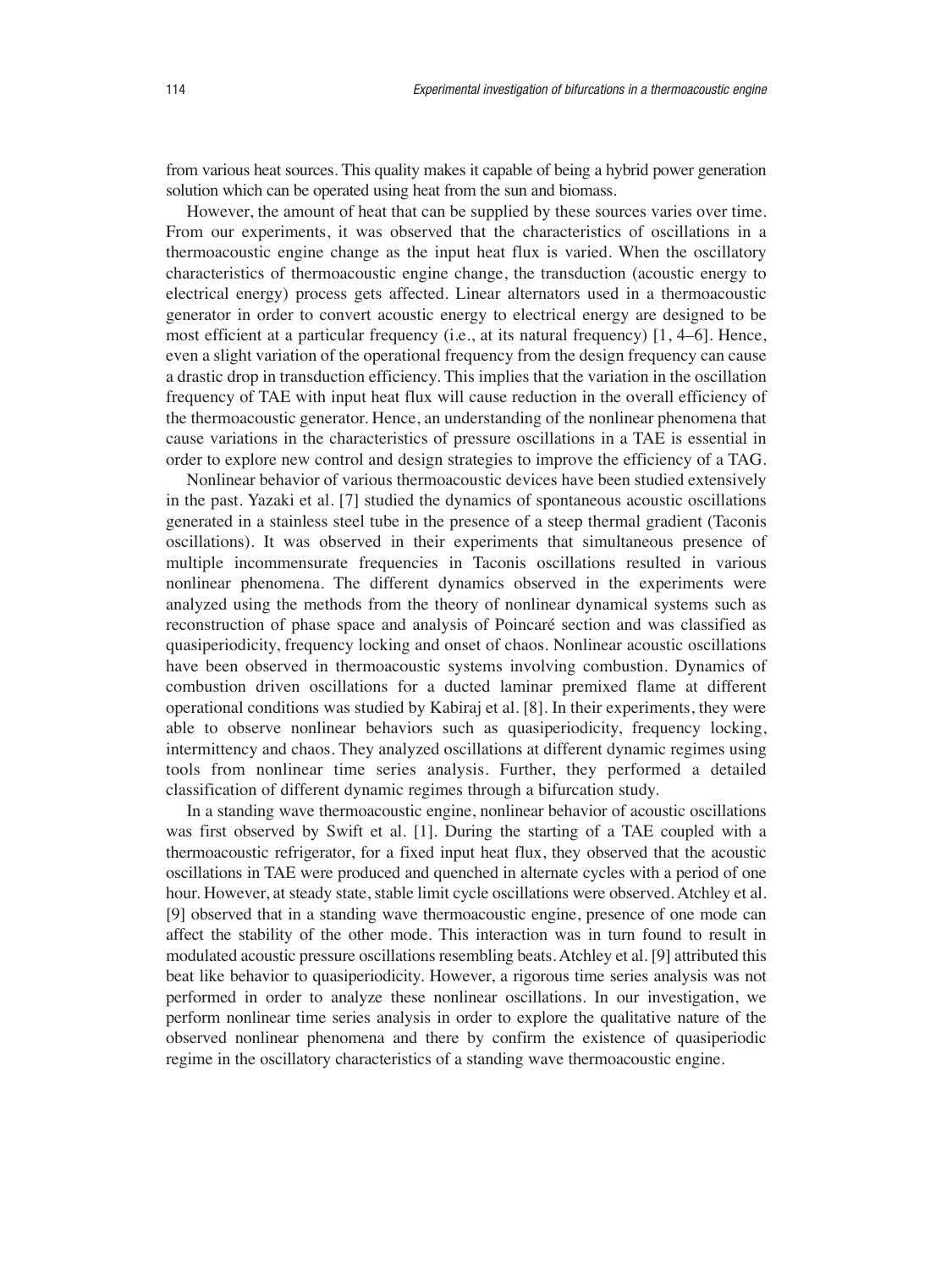Apart from standing wave thermoacoustic engines, traveling wave thermoacoustic engines are also found to exhibit nonlinear oscillatory behaviors. Recently, Yu et al. [10] reported a nonlinear oscillatory phenomena occurring during the start-up of a traveling wave looped-tube thermoacoustic engine. It was observed that a fishbone-like instability existed during the start-up of the engine. In another investigation performed by Yu et al. [11] two modes with widely different stabilities were observed to get induced in a looped-tube traveling wave thermoacoustic engine. Among the two modes, the stability of the high frequency mode (HFM) was found to be affected by the presence of low frequency mode (LFM). Furthermore, quasiperiodic oscillations were observed during the transition of oscillations from HFM to LFM. Likewise, in the experiments conducted by Biwa et al. [12] in a looped-tube traveling wave thermoacoustic engine, the transition from standing wave mode to travelling wave mode was observed to occur through a quasiperiodic transition state. In this paper, we report the observed interaction of multiple modes of acoustic oscillations in a standing wave thermoacoustic engine resulting in various interesting dynamics.

There are only a few theoretical investigations that concentrate on the nonlinear characteristics of acoustic oscillations TAE. Considering the various nonlinear mechanisms involved in the operation of a TAE, a two port network model and start up criteria for thermoacoustic engines was proposed by Hu et al. [13]. The proposed startup criteria, based on the Nyquist stability criteria was able to predict the effects of the engine configuration and operational parameters on the onset mode. Yuan et al. [14] suggested a quasi-one dimensional model for a thermoacoustic engine incorporating the nonlinear effects. This model was able to reproduce experimental observations of the nonlinear oscillations in a TAE by Atchely et al. [9] to a large extend.

Theoretical models that incorporate the nonlinearities can help improve the design procedure for a thermoacoustic engine. However, detailed experimental observations are required to understand various nonlinear phenomena involved in the operation a TAE. Further, variation in the oscillatory behavior of a thermoacoustic engine can have deteriorating effects on the efficiency of a TAG. Hence, it is essential to study these nonlinear acoustic oscillations present in a TAE in detail in order to be able to tailor the behavior of a TAE to ensure maximum performance for a practical thermoacoustic generator. Keeping these goals in mind, in the current work, we investigate the variation in characteristics of the steady state acoustic oscillations in a standing wave thermoacoustic engine through a bifurcation study. From our experiments, we observe a series of bifurcations in the qualitative behavior of a thermoacoustic engine as the input heat flux to the system is varied. Further, we focus on exploring the qualitative nature of the different dynamic regimes observed in the bifurcation study using the tools from nonlinear time series analysis. Subsequently, using the results from nonlinear time series analysis, we explain the reason for the observed bifurcations. With this new understanding, we also suggest some design strategies that can be employed to improve the performance of a practical TAG. We hope that the experimental observations and their detailed analysis reported in this investigation can contribute to a better understanding of the nonlinear behavior of TAE and there by improve the design strategy of a TAE.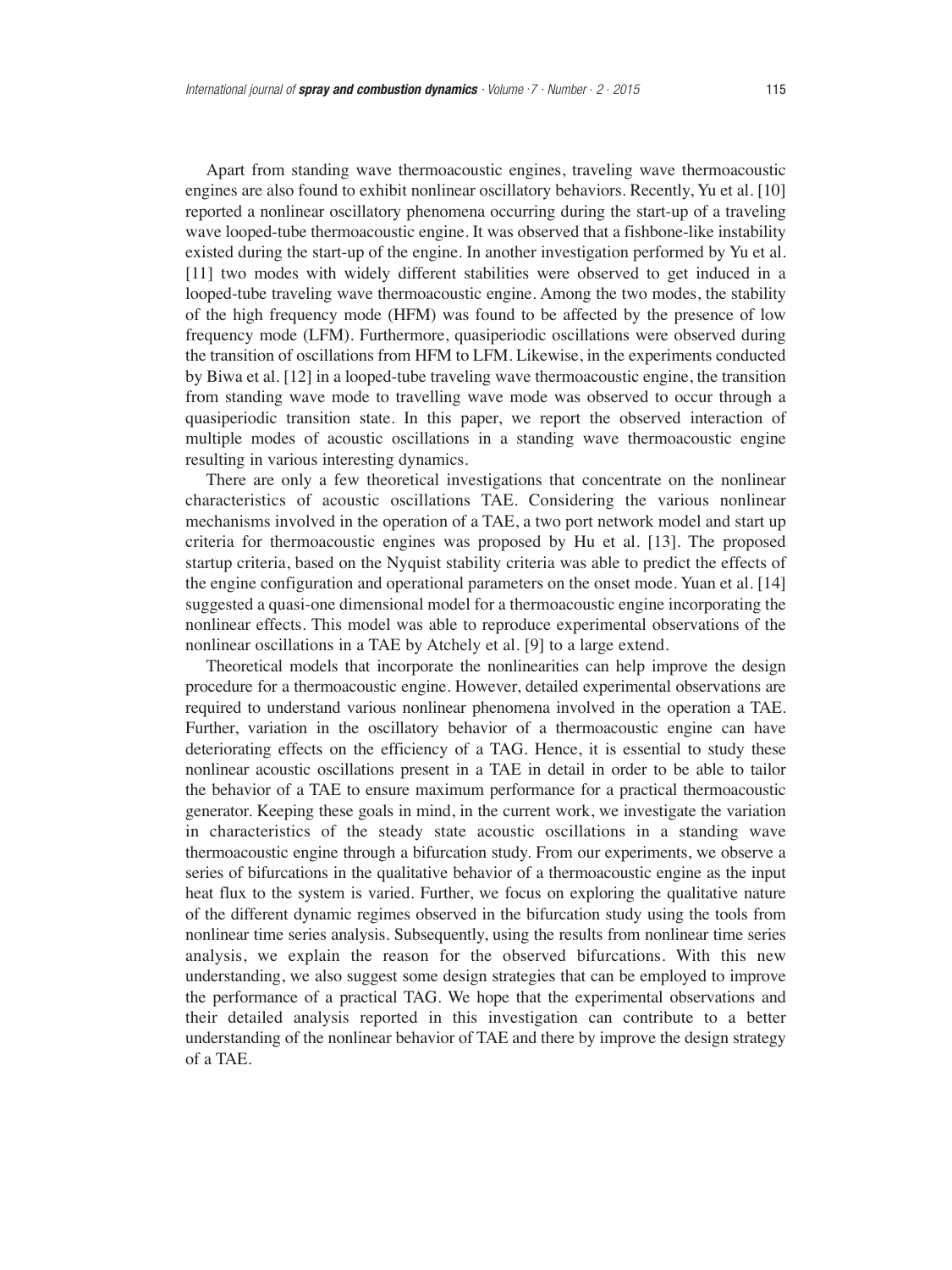## **2. EXPERIMENTAL SETUP**

The thermoacoustic engine setup used for the present study has a standing wave design. The parameters used to design the thermoacoustic engine were optimized using the optimization platform called DELTA EC [15]. The schematic diagram of the TAE is shown in Fig. 1. It consists of a stack sandwiched between two heat exchangers. This assembly is then inserted into a resonator. The stack is a ceramic monolithic structure (Corning Celcore substrate, Cordierite). It has pores of square cross section and a pore density of 900 square cells per square inch. The wall thickness of the stack is 0.0635 mm. The resonator is divided into two parts:a hot duct and a cold duct. Both the ducts are joined together on either sides of the cold heat exchanger to form one single duct of a uniform cross section (50  $mm \times$  50  $mm$ ). The resonator assembly has a total length of 500 *mm*. One end of the duct (hot side) is closed and other end (cold side) is partially open (this opening is provided such that a linear alternator can be connected to the thermoacoustic engine and electricity can be produced). The cold heat exchanger is made of copper tubes that will transport cold water in and out of the system. The hot heat exchanger is fabricated by winding a Nichrome wire around a square shell made of Cynthanium sheet. The wire used for the particular experiment is of gauge 30 and has a resistance of 21  $\Omega$ . A variable voltage power supply (Dimmerstat) is used to power the heater. A refrigerator capable of maintaining a temperature of  $5^{\circ}C$ , for a mass flow rate of 10 *LPM* is used to circulate water through the cold heat exchanger. For the bifurcation analysis reported in this paper, the cold side temperature was maintained at  $6 \pm 2^{\circ}$ C. The stack length to the resonator length ratio ( $\lambda$ <sub>s</sub>) is 0.08. Fluctuating pressure inside the duct was measured by the piezoelectric transducers (Model No: 103B02 PCB Peizotronics) mounted on the side walls of the TAE as shown in Fig. 1. Uncertainty in



**Figure 1:** Schematic diagram of the thermoacoustic engine. The stack is sandwiched between the cold and the hot heat exchangers.  $PT_{1-5}$  are pressure transducers (Model No: 103B02 PCB Peizotronics) used to measure the acoustic pressure at different locations. All the analysis in this paper is performed using the pressure readings from the transducer *PT*<sub>1</sub>. Hot heat exchanger is heated by passing current through Nichrome wire. The stack length to the resonator length ratio  $(\lambda_s)$  is 0.08.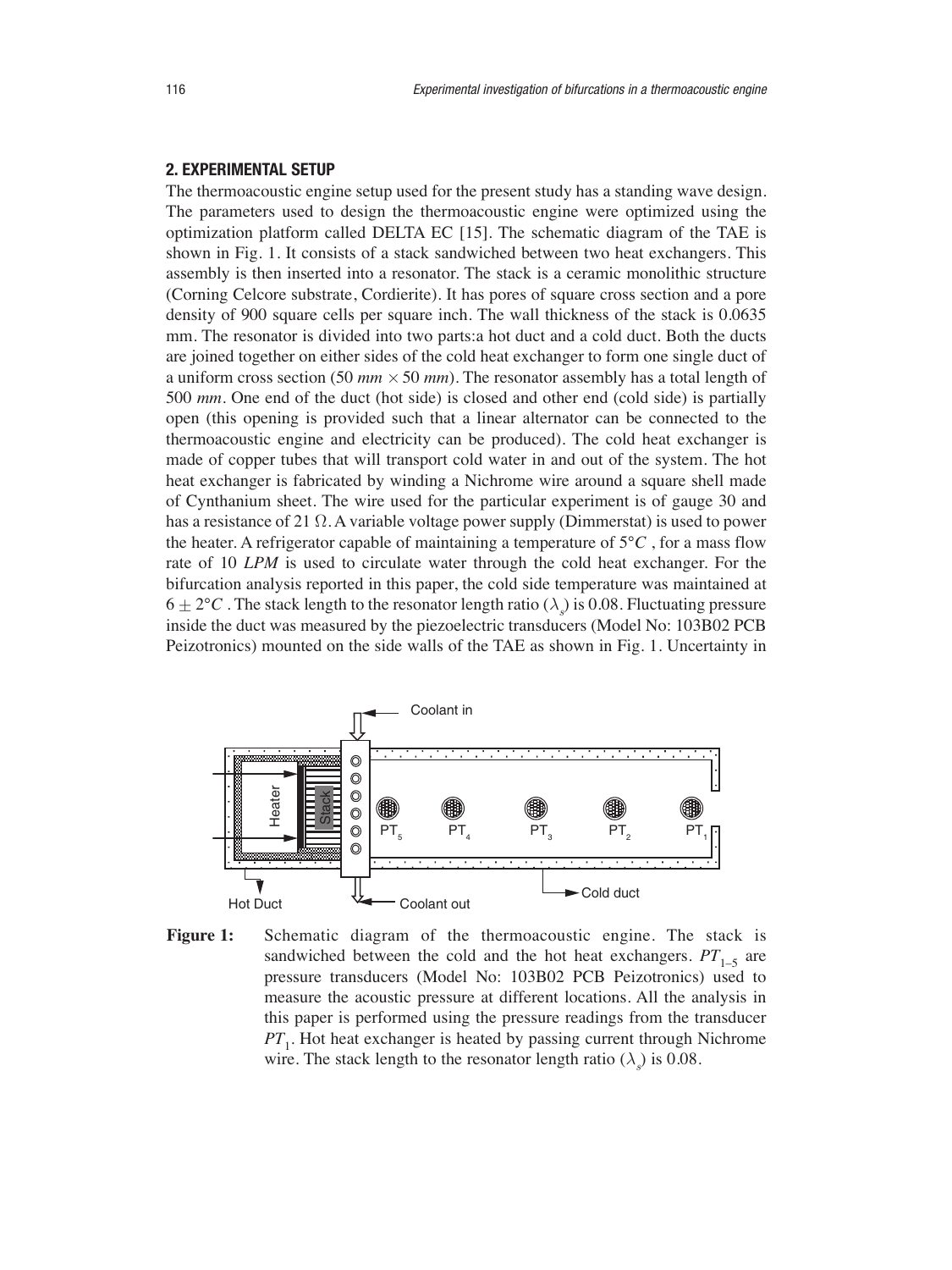

**Figure 2:** The prototype thermoacoustic engine powering an LED display. The electrical power output of the thermoacoustic engine is 3 Watts for an input heat flux of 200 Watts.

pressure measurements is 0.14 *Pa* (0.02 mpsi). In order to quantify acoustic damping of the system, acoustic decay rate of the engine was estimated. Under cold flow conditions, for a frequency of 500 *Hz*, the decay rate was measured to be 27/*s*. Measurement of acoustic decay rate was done in the following manner. The engine was exited using a 500 *Hz* acoustic signal produced by a speaker positioned at the partiallly open end. Further, the excitation is stopped abruptly. Decay of the acoustic oscillations within the thermoacoustic engine on removal of the external exitation is recorded using a pressure transducer attached to the engine. The exponential decay rate of the amplitude of acoustic oscillations can be estimated from the recorded data by evaluating the envelop of the decaying pressure signal. This decay rate is representative of the acoustic damping in the system. In order to ensure the repeatability, experiments were conducted only if the acoustic decay rates were within  $\pm$  10% of the above value.

# **3. PHASE SPACE RECONSTRUCTION**

The dynamics of a system can be understood by studying the evolution of the state point in the state space corresponding to the system. A state space is an *N* dimensional space, represented by *N* state variables independent of each other. These variables together will completely and uniquely define the state of the system (referred as state point) at a specified time [16–18]. The state space (also called phase space) contains all states that a dynamical system can possibly reach. Evolution of state point in phase space (represented in a phase plot) will help us understand the complex dynamics of the systems. Dynamics of systems with three or less degrees of freedom is very easy to visualize in a phase space plot. In order to visualize the dynamics of systems with higher degrees of freedom, projections of state space in two or three dimensions can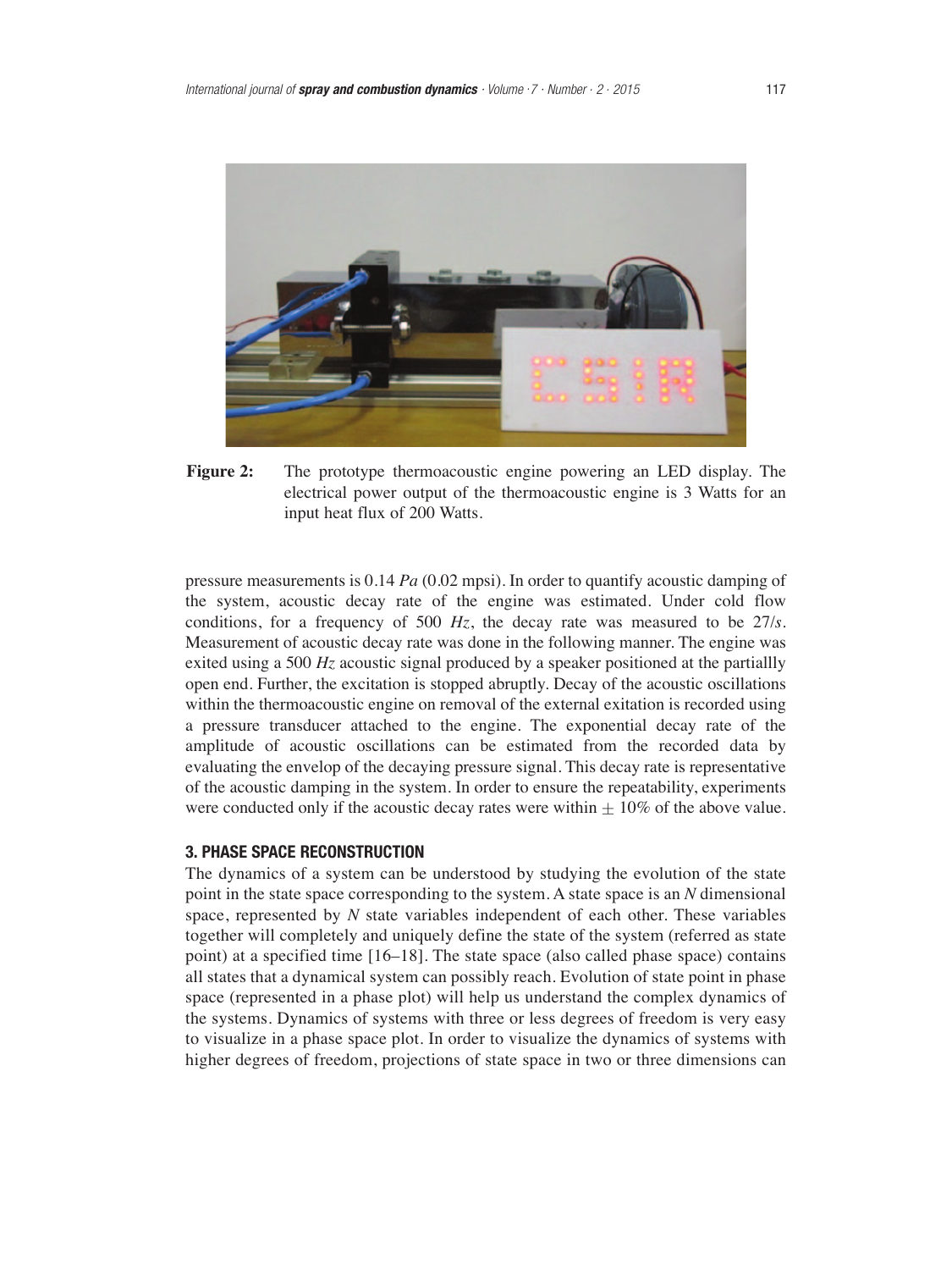be used [19, 20]. The number of dimensions of the phase space is an indication of the complexity of the system. A state represented in the phase space can evolve only in one possible direction in time. Hence, if the evolution equation for the system is available we can reconstruct the complete state space evolving from an initial state point. But in the case of the TAE, an evolution equation that represents its complex dynamics is not at our disposal in order to reconstruct the phase space from a given initial condition. Hence, some indirect methods are followed to reconstruct the phase space for TAE.

Takens, in his embedding theorem [17] suggests that the state space can be reconstructed from time delayed vectors that can be extracted from the time series data of any one state variable obtained experimentally. The two parameters that are of prime importance in reconstructing the state space are the following, the embedded dimension [16] and the optimal time delay [16]. Abarbanel [16] in detail has described how state space reconstruction can be done for an experimental data. Further, Kabiraj et. al. [8] has demonstrated use of these techniques in identifying the dynamical states of a thermoacoustic system.

Embedded dimension is the estimated phase space dimension of a system [16]. An appropriate embedded dimension is required to capture the dynamics of the system in a state space created by the time delay vectors with no ambiguity. With appropriate embedded dimensions, the state point can evolve only in one direction at any time. Hence in theory, the path lines of the state point never intersect with each other. However, the path lines of the phase space constructed from the experimental data will not always follow this because of the presence of random errors in the system. In this work, the appropriate dimension for the phase space is estimated by using the false nearest neighbor method [16]. From analysis, it was found that the maximum embedded dimension for the TAE system under discussion is four. However, a three dimensional phase space was found to be sufficient to represent the attractor with clarity of its structure.

The optimal time delay  $(\tau)$  used for representing the evolution of the state point in phase space should be large enough to perfectly capture the dynamics of the system but not too large that the delay vectors will be completely unrelated. It can be estimated in many ways. For linear systems, *τ* corresponding to the first zero crossing of the autocorrelation function is considered as the optimal time lag. The preferred method for a nonlinear system is the method of average mutual information [8, 16]. For all the results discussed in this paper, method of average mutual information is used to find the optimal time delay.

Once the embedded dimension and an optimal time delay are obtained, phase space can be reconstructed from the time series data of a state variable. In a particular dynamical system, consider  $P(t)$  to be the time series data of one of the state variables of the system. If the phase space corresponding to that dynamical system is of three dimensions and  $\tau$  is the optimal time delay, then the phase space can be reconstructed by plotting the time series vector  $P(t)$  and the delay vectors  $P(t + \tau)$  and  $P(t + 2\tau)$  along the three axis of state space. In this paper, the time series data of pressure from the pressure transducer  $PT_1$  is used to reconstruct the state space in three dimensions. The data is sampled at a rate of 40K Samples/s.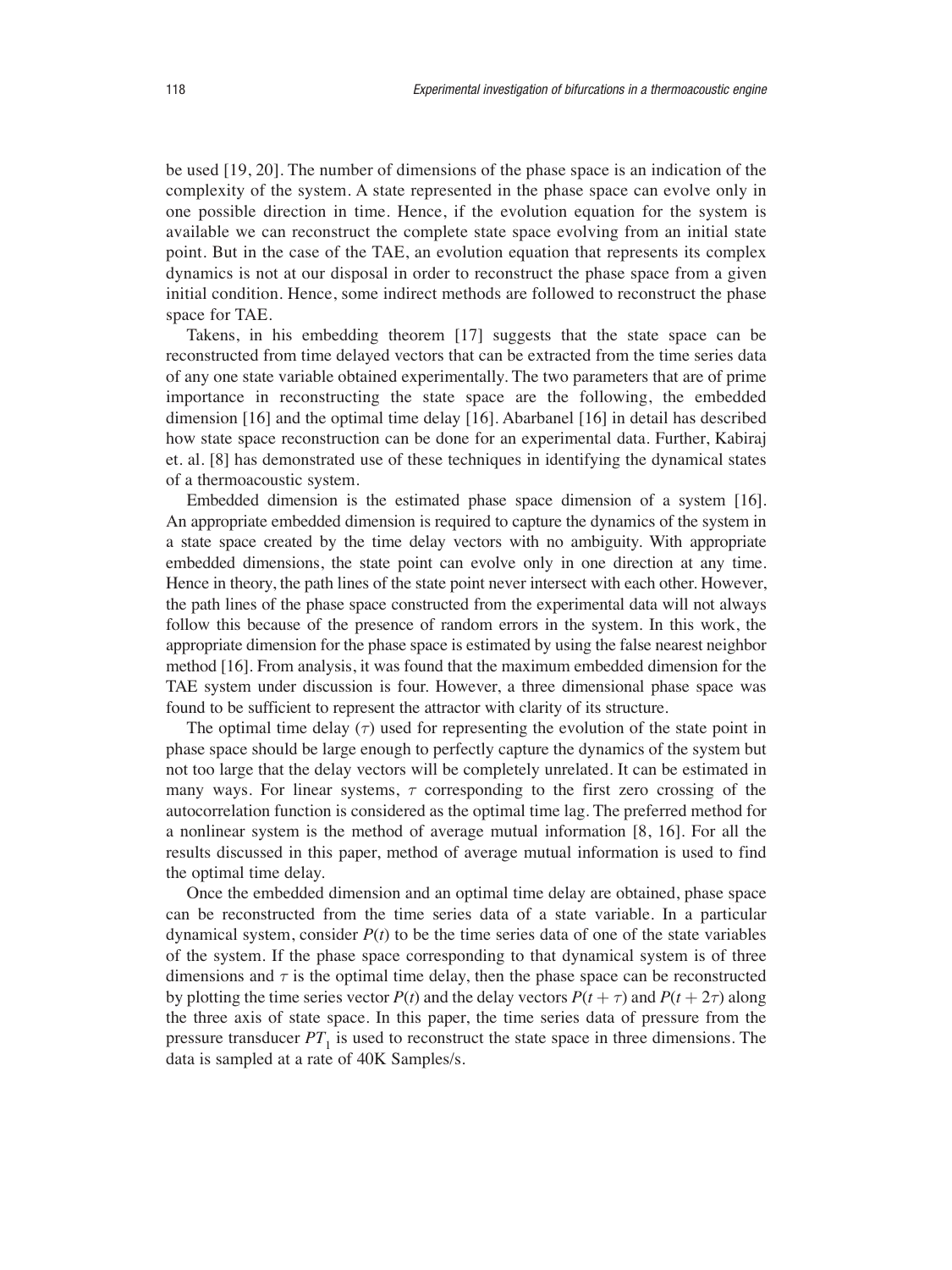## **4. RESULTS AND DISCUSSIONS**

Bifurcation analysis was performed on TAE in order to study the qualitative change in the thermoacoustic oscillations with varying input heat flux. In the present study, the input heat flux was varied from 0 to 250 Watts. A bifurcation diagram is plotted between local pressure maxima for the pressure time trace and the input heat flux (Fig. 3). Figure 3a shows the pressure values for increasing input heater power (forward direction) and Fig. 3b shows the pressure values for decreasing heater power (reverse direction). In the forward direction, the system starts to produce sound beyond a critical input heater power of 67 Watts. Here, the amplitude of the local maxima in each cycle of the pressure signal are equal, hence the system is in a limit cycle. The frequency of oscillations correspond to the fundamental frequency of the resonator for the given geometry, boundary conditions and the particular temperature gradient across the stack. As the



**Figure 3:** Bifurcation diagram. Local maxima of each cycle in the pressure signal are plotted for each heater power location. a) Increasing heat flux (Forward direction). b) Decreasing heat flux (Reverse direction). Comparing the forward and reverse path of the bifurcation diagram, it is evident that there is hysteresis in the bifurcation. This is indicative of a subcritical bifurcation.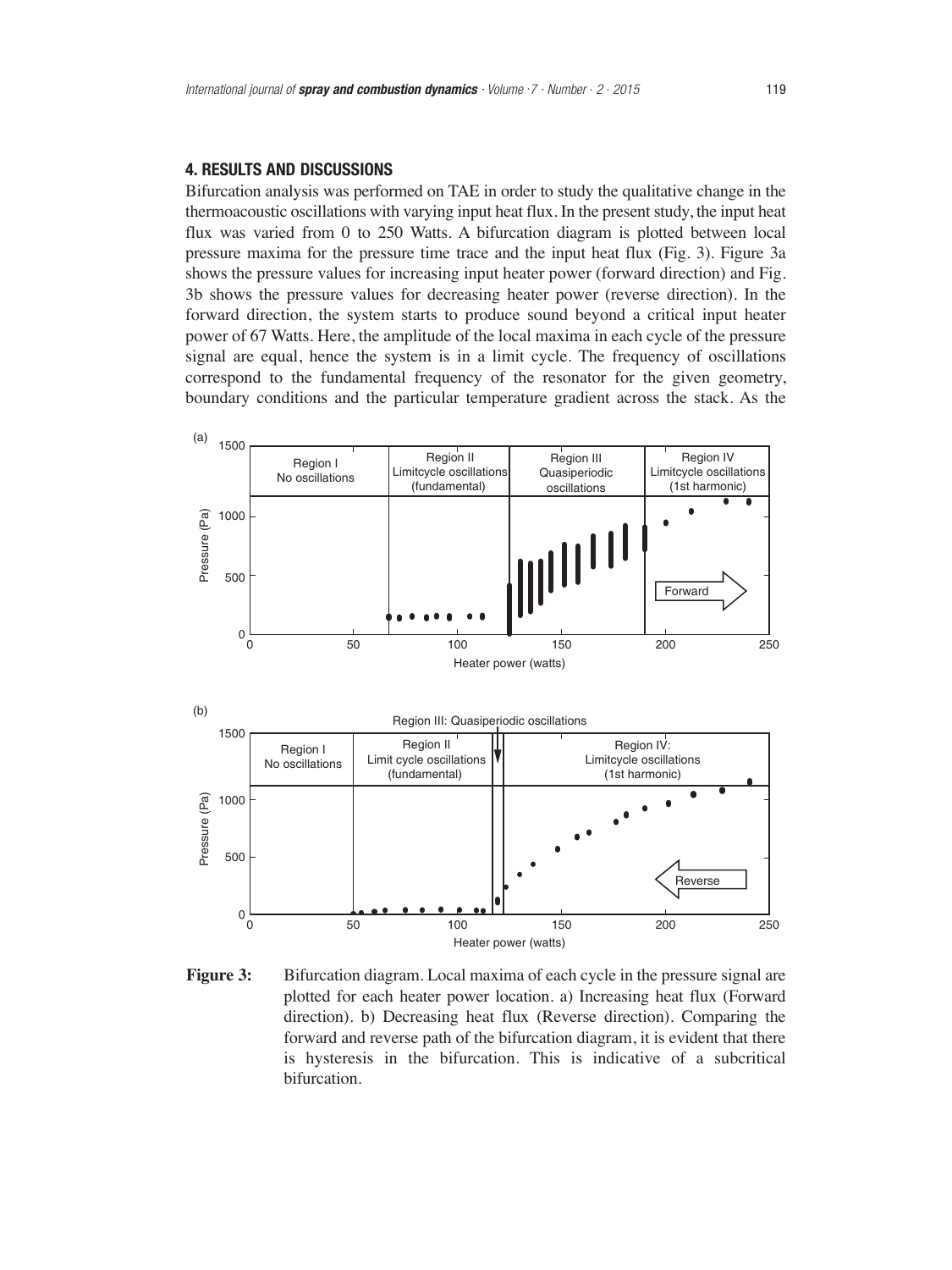heater power is increased, the system remains in limit cycle (region II). The normalized pressure trace (i.e.,  $P/max$  (|*P*|)) for oscillations in region II is shown in Fig. 4. Here all the local maxima have the same amplitude. Hence we can see that in the bifurcation plot (Fig. 3) these state points correspond to only a single amplitude of pressure.

In FFT (Fig. 5) corresponding to pressure fluctuations in region II, we can see that the power is maximum for the fundamental frequency. Even though the presence of super harmonics is evident, their amplitude levels are not comparable with the



**Figure 4:** Time trace of acoustic pressure signal corresponding to limit cycle oscillations (region II of Fig. 3, fundamental mode) for an input heat flux of 72 Watts. Note that all the local maxima have same amplitude. Also, the pressure value is normalized.



Figure 5: FFT corresponding to limit cycle oscillations (region II of Fig. 3, fundamental mode). Here, the input heat flux is 72 Watts.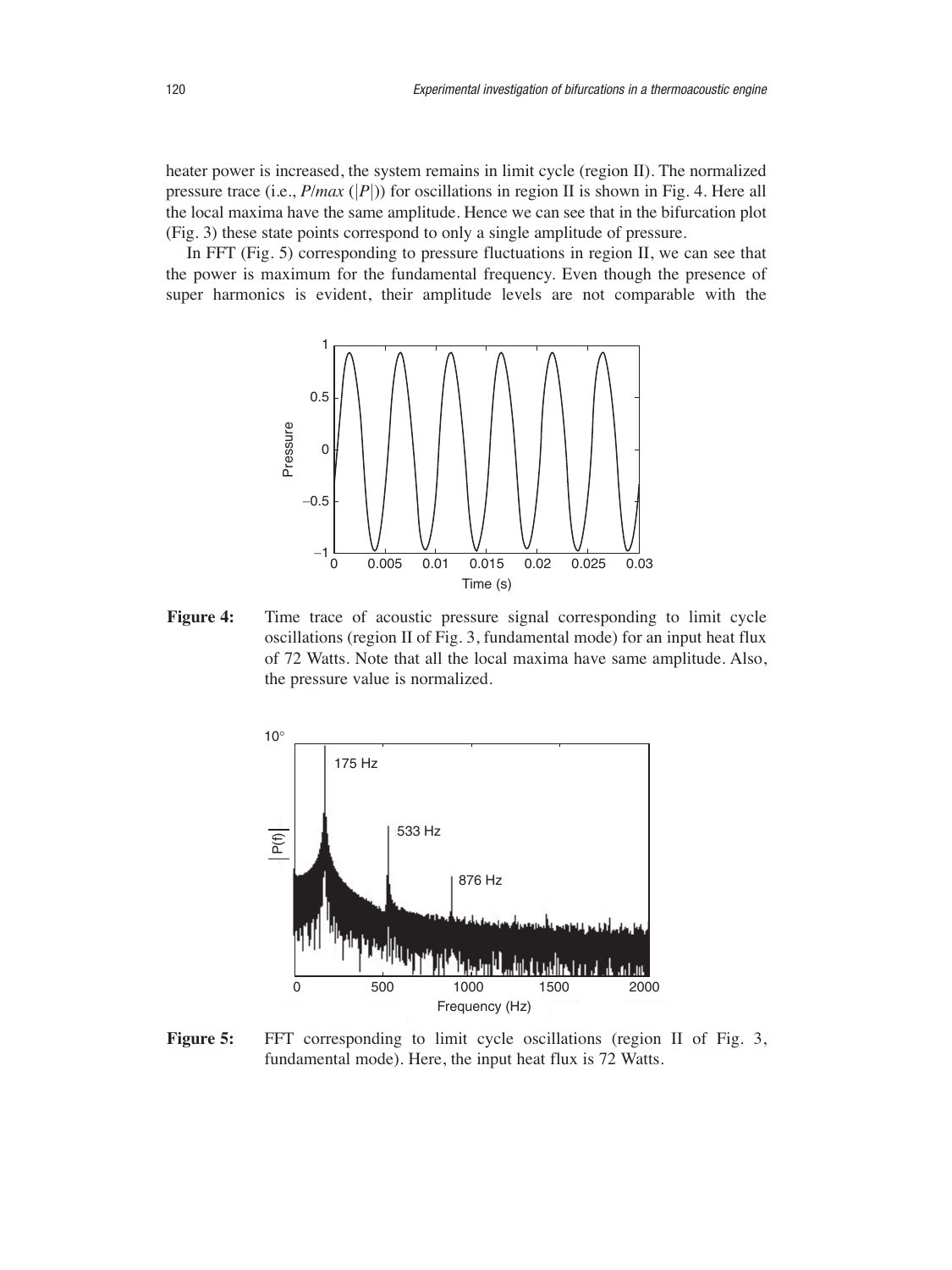

**Figure 6:** Phase portrait corresponding to limit cycle oscillations (region II of Fig. 3, fundamental mode). Here, the input heat flux is 72 Watts and the pressure value is normalized.

amplitude of the fundamental frequency. The frequency of oscillations in this region is found to increase with increase in heat flux (region II of Fig. 3). This behavior is the result of the increase in the temperature gradient across the length of stack with increasing input heat flux. As the temperature gradient increases, the local temperature of the working fluid inside the stack increases. This results in an increase in local speed of sound along the length of the stack. The temperature gradient along the stack alters the mode shape of the standing wave formed inside the resonator duct of the thermoacoustic engine in such a manner that it results in an increase in the oscillation frequency (note that for a duct with axilal temperature gradient, natural modes have frequency varying with the temperature gradient [21]). This shift in frequency is of the order of 10 to 30 Hz. Figure 6 is the phase portrait of the system for fundamental oscillations (region II). Here, the state point evolves to form a single loop in its phase space. This clearly indicates a limit cycle behavior.

On further increase in the heater power, the growth of second mode oscillation is observed. As the amplitude of the second mode oscillations becomes comparable to the amplitude of the fundamental mode, the dynamic behavior of the system changes. This is the second bifurcation. Here the oscillations exhibit a beat like behavior (region III in Fig. 3a). The local maxima in the pressure trace no longer have a constant amplitude (Fig. 7). FFT of the pressure signal has two frequencies (f1 and f2) with comparable amplitude. Further, f1 and f2 are incommensurate to each other (Fig. 8). Additional frequencies which are the linear combinations of the incommensurate frequencies (such as,  $f1 + f2$ ) are also present in the power spectra. This is the characteristics of a quasiperiodic oscillation.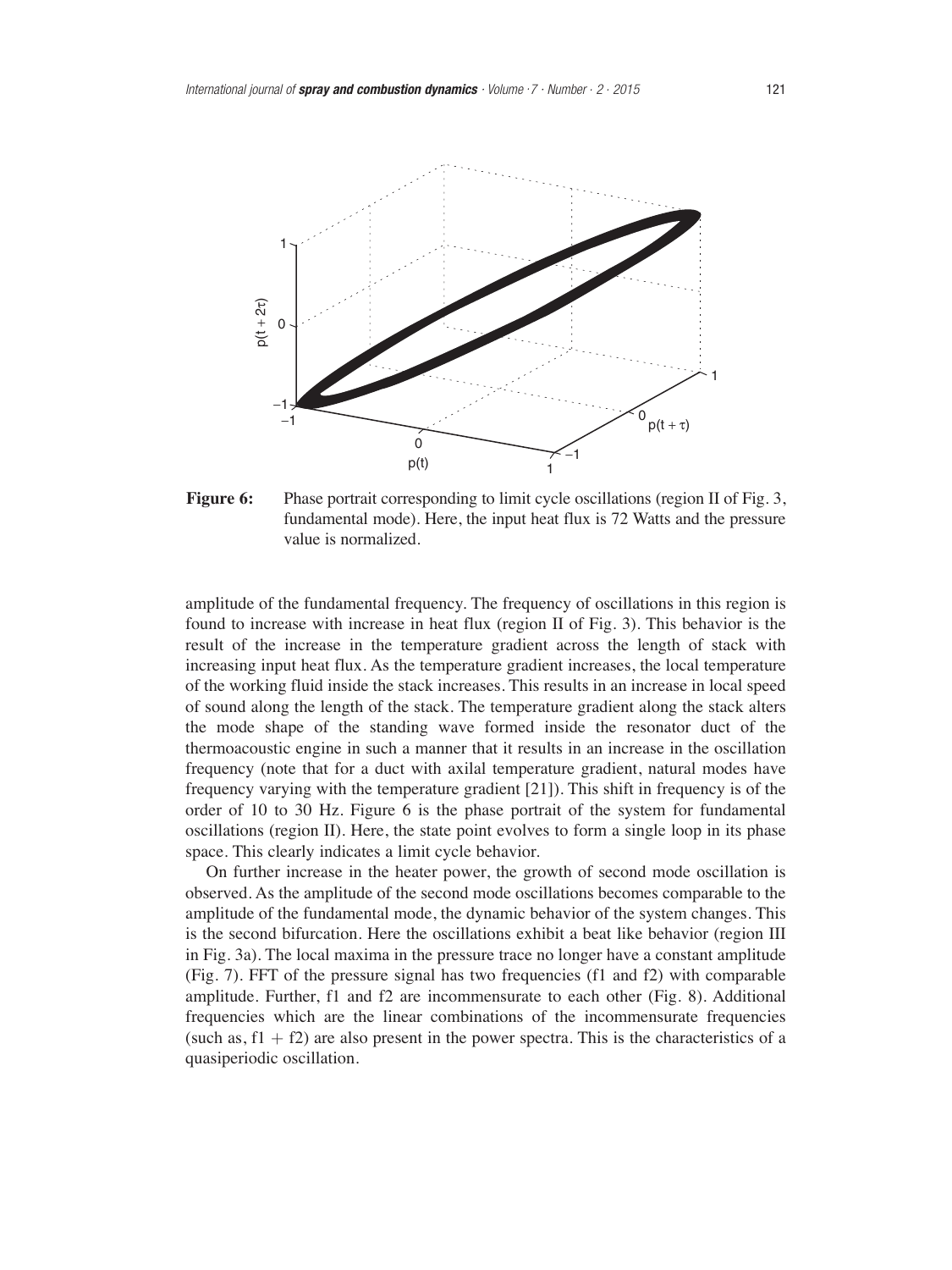

Figure 7: Time trace of acoustic pressure signal corresponding to quasiperiodic oscillations (region III of Fig. 3) for an input heat flux of 160 Watts. Note that the local maxima have different amplitude. Also, the pressure values are normalized.



**Figure 8:** FFT corresponding to quasiperiodic oscillations (region III of Fig. 3). Here, the input heat flux is 160 Watts.

Quasiperiodicity is observed in a system if at least two frequencies present in the system are incommensurate. In such a case, the oscillations will become aperiodic and the trajectories of the state point in the phase space will not close on itself. This causes the state point to evolve on the surface of a torus (Fig. 9). Since there are two incommensurate frequencies in the present system, the attractor in this case is a 2-torus (a torous described by two circles) [18]. Transition from region II to region III is a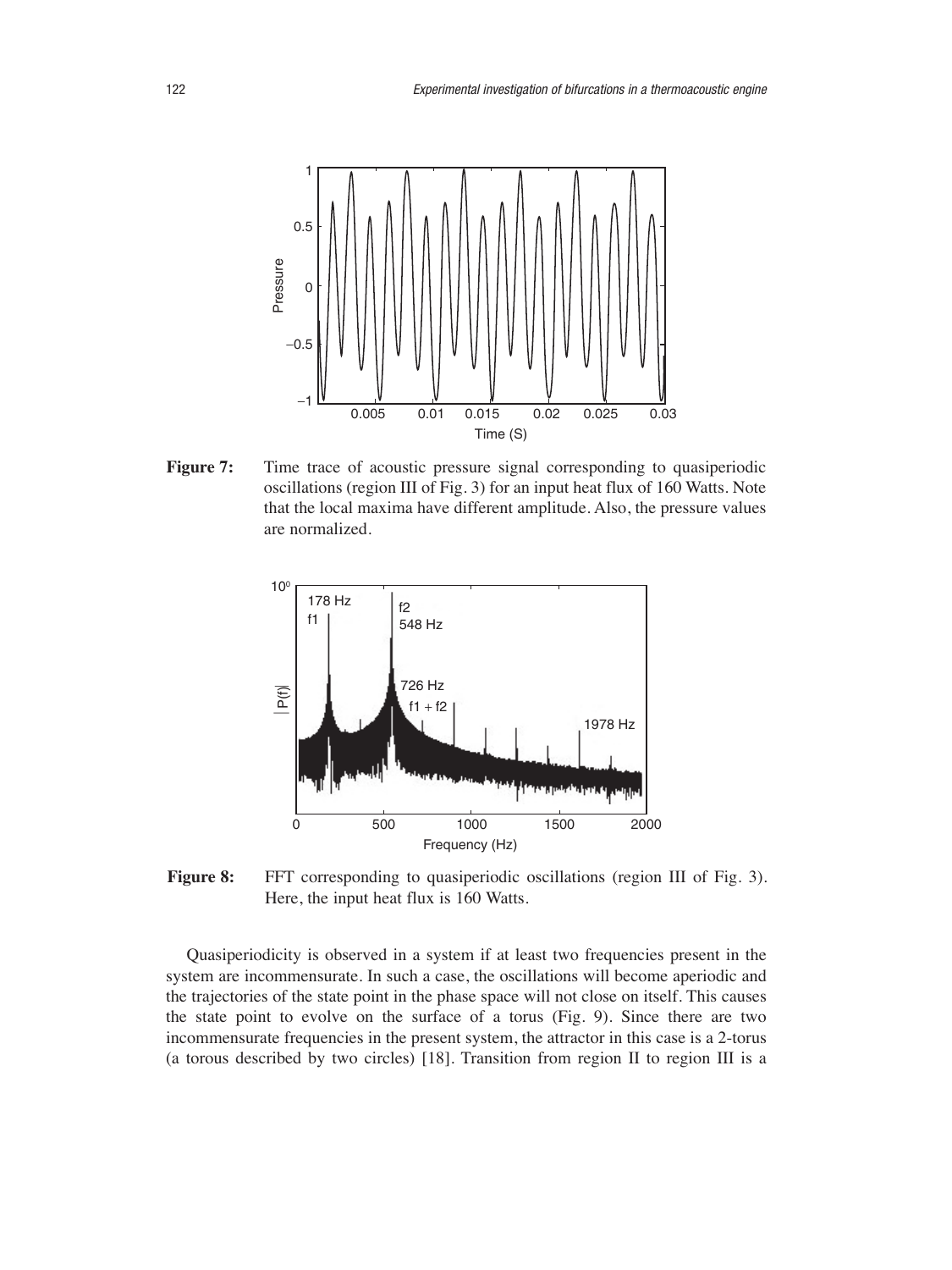

**Figure 9:** Phase portrait corresponding to quasiperiodic oscillations (region III of Fig. 3). Here, the input heat flux is 160 Watts and the pressure values are normalized.

bifurcation in the qualitative behavior of the system. This type of bifurcation, where stable limit cycle transitions to a quasiperiodic state is called Neimer-Saker bifurcation or secondary bifurcation.

The growth of higher modes of pressure oscillation and reduction of acoustic power in fundamental mode in region III can be explained as follows. In a standing wave thermoacoustic engine, the optimal pore size of the stack is 2 to 3 times the thermal penetration depth of the working fluid. Thermal penetration depth  $(\delta_k)$  is the distance through which heat can be transferred in a time interval equal to the period of the oscillations divided by *π*.

$$
\delta_k = \sqrt{\frac{2k}{\omega \rho C_P}}\tag{1}
$$

Here,  $k$  is the thermal conductivity of the working fluid,  $C_p$  is its specific heat capacity at constant pressure and  $\omega$  is the angular frequency of the oscillations. As the stack temperature increases at higher heat flux rates, the mean temperature of the working fluid surrounding the stack also increases. This increase in local temperature of working fluid causes an increase in the local thermal penetration depth of the fluid. Since the thermal penetration increases with input heat flux, at high input heat flux rates the pore size of the stack becomes non-optimal for the fundamental mode. Hence, the acoustic power of the fundamental mode reduces at high heat flux rates. However, thermal penetration length decreases with angular frequency (follows from eqn (1)). Hence at higher temperature the pore size becomes optimal for the higher modes. This results in the growth of acoustic power in higher modes.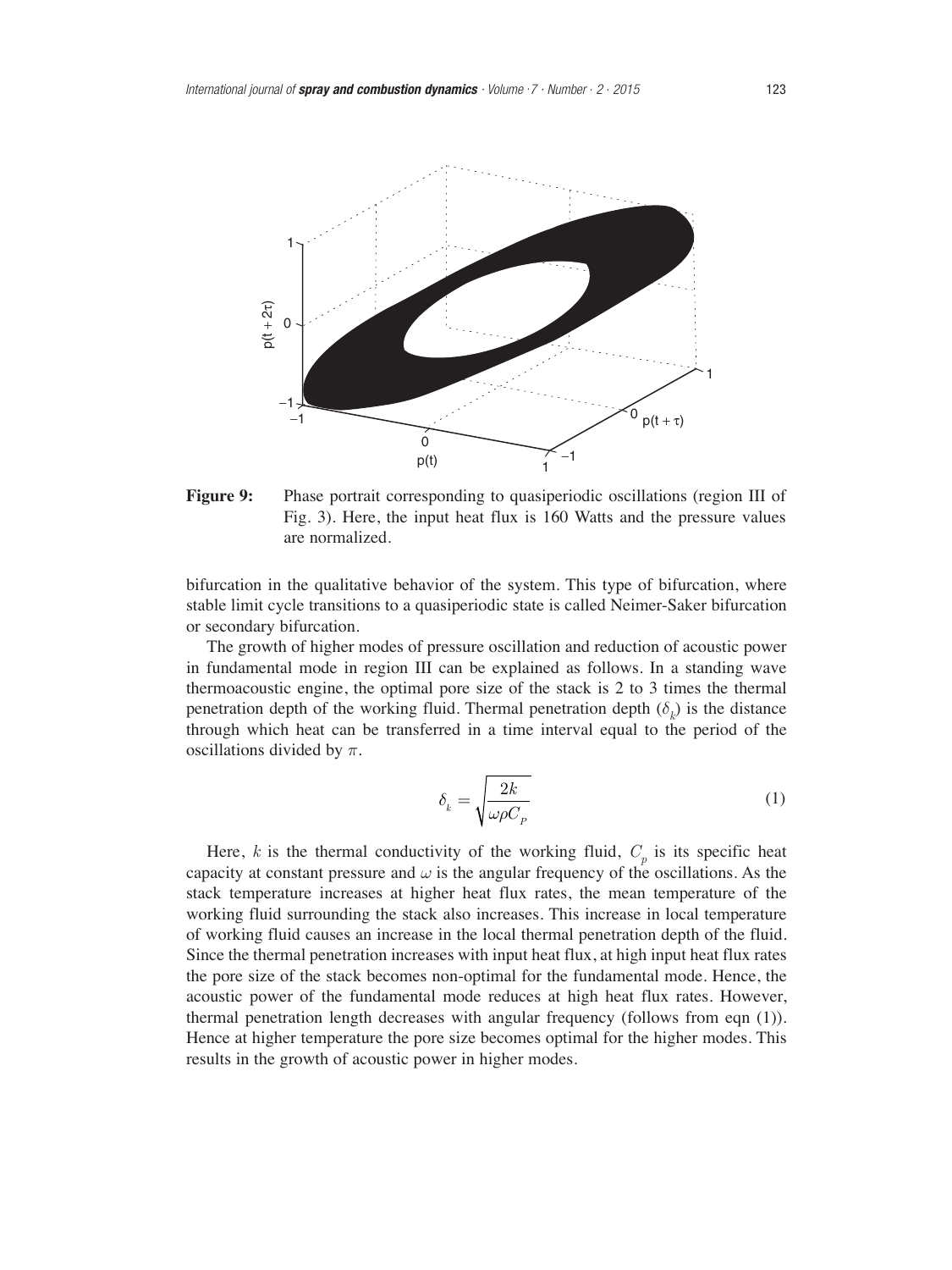

**Figure 10:** Time trace of acoustic pressure signal corresponding to second mode limit cycle oscillations (region IV of Fig. 3) for an input heat flux of 190 Watts. Note that all the local maxima have same amplitude. Also, the pressure values are normalized.

As the heat flux is increased further, the power in the second mode of the acoustic oscillations becomes comparable to the power in the fundamental mode. Unlike in the case of a simple duct, for the thermoacoustic engine, the second mode frequency is not an integer multiple of the fundamental mode frequency. This is due to the modification in the duct modes in presence of thermal gradient across the stack [21]. Simultaneous presence of two incommensurate frequencies results in a quasiperiodic behavior.

As the heater power is increased further, the amplitude of the fundamental mode decreases and it causes the system to lock on to a limit cycle with a frequency equal to the second resonance frequency of the resonator (3rd bifurcation). Here, it should be noted that the oscillations go from a quasiperiodic behavior to limit cycle behavior. The attractor in the phase space becomes a single loop (Fig. 12). The local maxima for the pressure trace have constant amplitude (Fig. 10) and FFT of pressure time series shows presence of singe prominent frequency (Fig. 11). This is indicative of limit cycle behavior. The absence of fundamental mode oscillations at this regime (region IV) is the result of non optimal stack pore size corresponding to the fundamental mode frequency at high stack temperature. The maximum input heat flux used for the bifurcation analysis was restricted to 250 Watts since the heater wire could not with stand power levels higher than this.

In the reverse direction of the bifurcation experiment (Fig. 3.b), it can be seen that there is a hysteresis for the first, second and third bifurcations. Hence, these bifurcations can be classified as subcritical bifurcations [18]. However, the presence of quasiperiodic oscillations in the reverse direction is limited to a single parameter location. This mismatch between forward and reverse branches of bifurcation diagram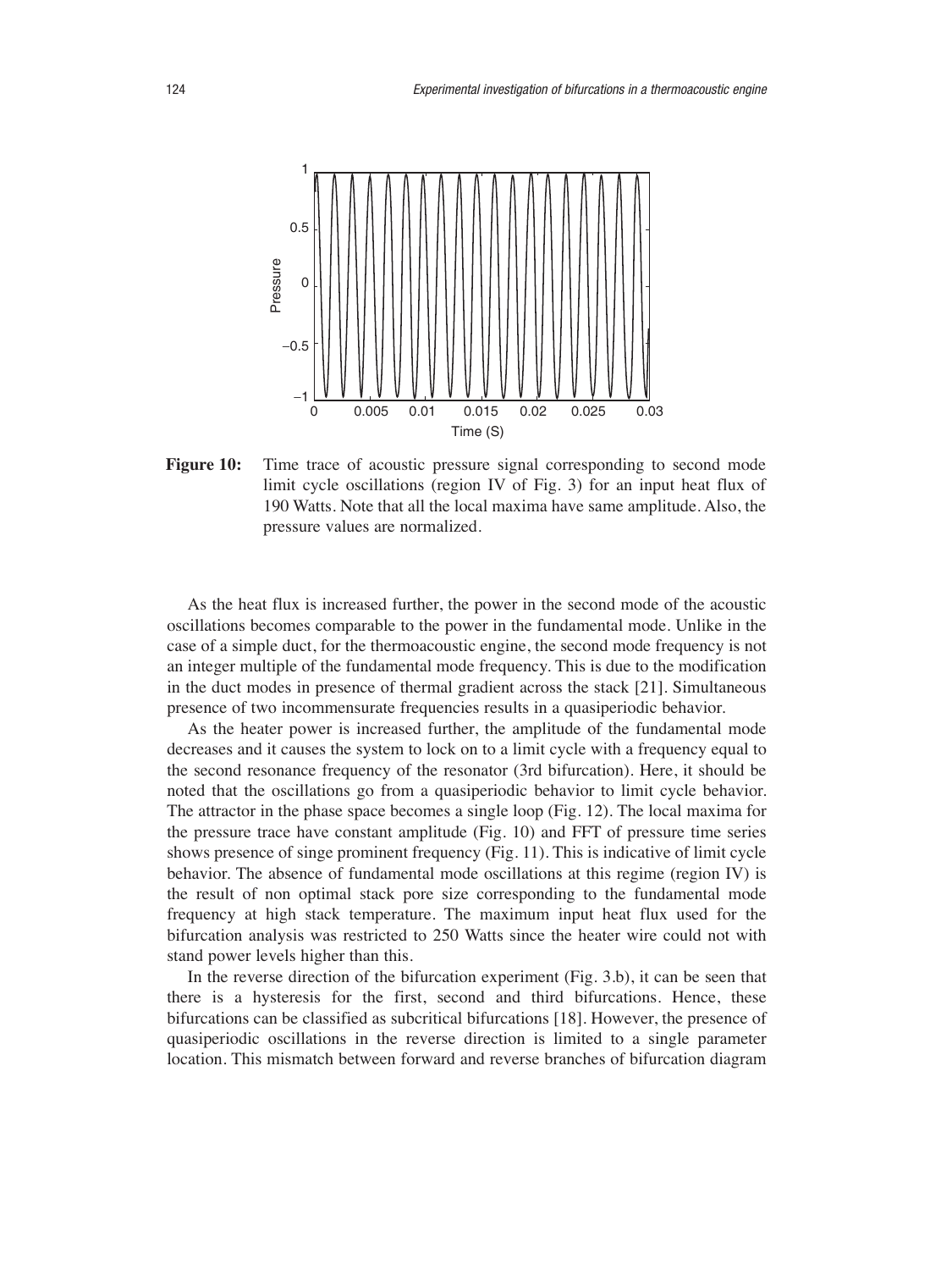

**Figure 11:** FFT corresponding to second mode limit cycle oscillations (region IV of Fig. 3). Here, the input heat flux is 190 Watts.



**Figure 12:** Phase portrait corresponding to limit cycle oscillations (region IV of Fig. 3). Here, the input heat flux is 190 Watts and the pressure values are normalized.

is indicative of the directionality of bifurcation. Atchely et al. [9] in their paper on stability analysis of multiple modes in a thermoacoustic prime mover has observed the following phenomena. In a standing wave thermoacoustic system, the presence of one mode can affect the stability of another mode. Extending this argument, in this bifurcation analysis, the direction of variation of parameter (input heat flux) becomes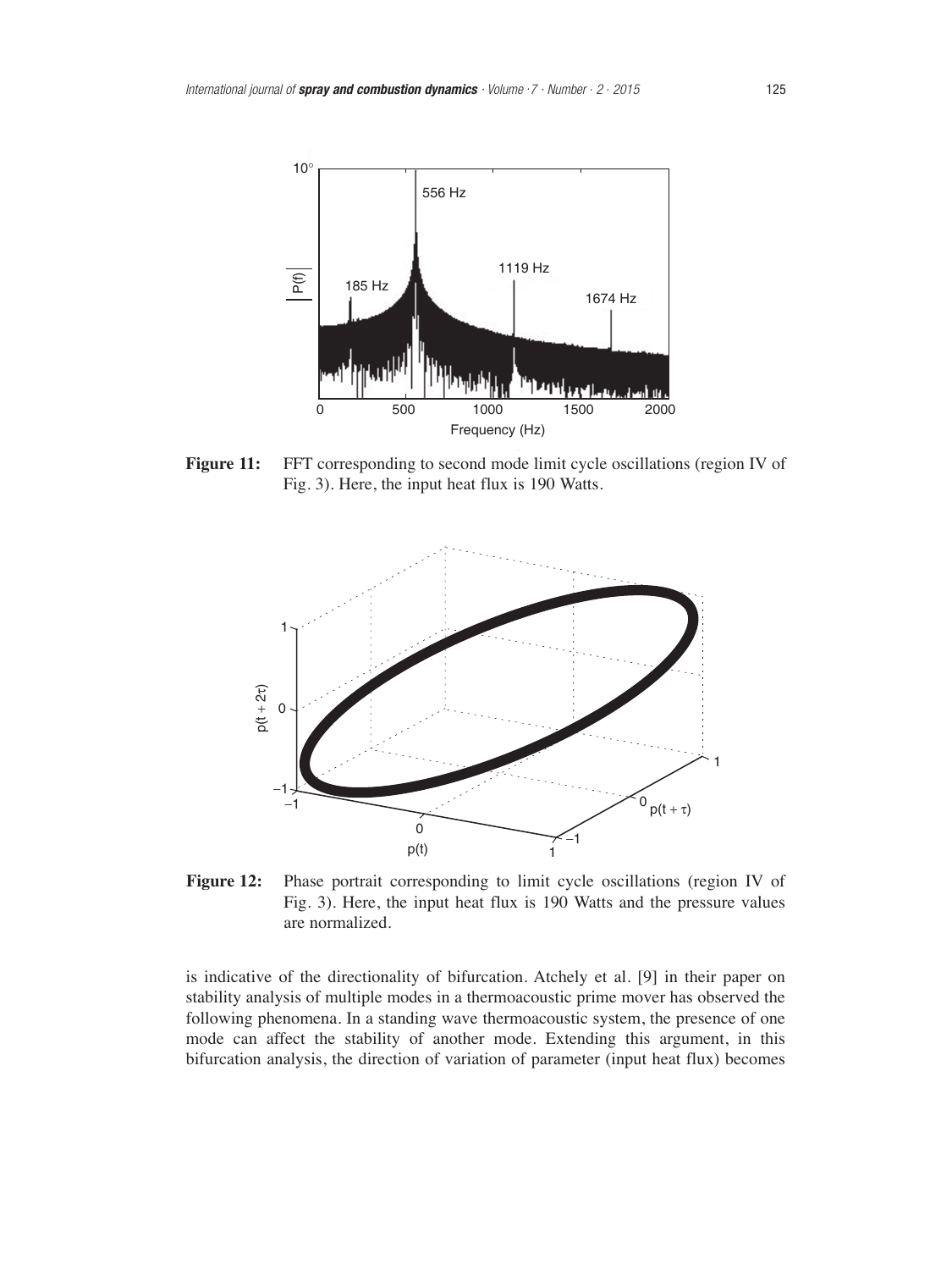

**Figure 13:** Transition of quasiperiodic oscillation to limit cycle oscillation through triggering. An acoustic signal (trigger pulse) was used to enable triggering. The trigger pulse was produced using an acoustic driver. The pulse had a frequency of 200 Hz, a width of 0.1*s* and an amplitude roughly 1.3 times the amplitude of self-excited oscillation.

significant in deciding the dynamic nature of thermoacoustic oscillations of the system. As the input heat flux is reduced from 250 Watts (Fig. 3.b), the onset of fundamental mode is inhibited by the presence of oscillations in second mode. This leads to a reduced quasiperiodic region (region III) in the reverse bifurcation diagram compared to the forward bifurcation diagram.

The above behavior indicates the presence of two stable attractors at the parameter locations in region III (quasiperiodic oscillation) of forward bifurcation diagram (Fig. 3.a). Hence experiments were performed to confirm their simultaneous existence. It was observed that when the system is exhibiting quasiperiodic oscillations, a trigger pulse can take the system to limit cycle oscillations corresponding to the second mode (Fig. 13). This confirms the simultaneous existence of two stable attractors in the phase space.

We saw that multiple bifurcations in oscillatory characteristics with varying input heat flux cause large fluctuations in operational frequency. As explained before, this frequency variation can cause reduction in overall efficiency of thermoacoustic generator. Hence, in order to avoid these variations, the following precautions can be adopted. One method would be to use a resonator duct with its acoustic mode widely separated in frequency (e.g. Helmholtz resonator [22]). Selecting an appropriate resonator, we can ensure that input heat flux (and hence the stack temperature) for which the higher mode oscillations will have comparable power to the first mode oscillations will be very high and out of the operational range. Further, the growth of a particular mode can be inhibited by introducing flow resistance at locations corresponding to its anti-nodes of velocity fluctuation [9]. Another design modification that will ensure larger stability zone for fundamental mode (region II) is to reduce the ratio of stack length to wave length ( $\lambda$ <sub>s</sub>). It was observed from our experiments that a stack of  $\lambda$ <sub>s</sub> less than 0.07 produced only fundamental mode oscillations for the given operational range of input heat flux (0 to 250 watts of input heat flux). However, the amplitude of the pressure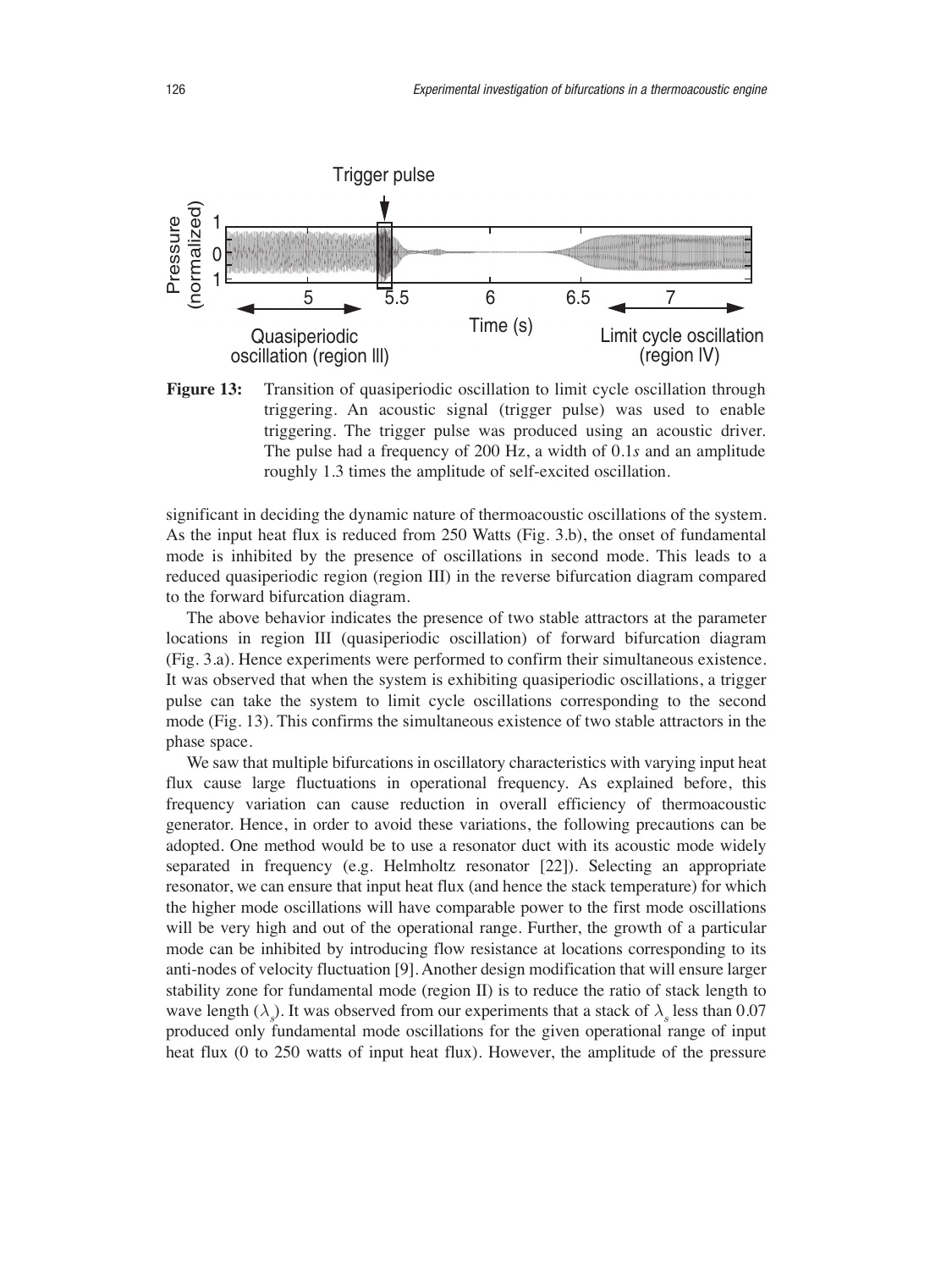oscillations in this case was lower than the previous case. Using a stack with a varying pore size will be another way to avoid multiple modes. The pore size has to vary in such a way that at each location in the stack, the pore size should be optimized for local thermal penetration depth. This implies that the pore size near the hot heat exchanger has to be higher than the pore size near the cold heat exchanger. This however is difficult to achieve considering the difficulties in fabrication.

# **5. CONCLUSIONS**

The variation in the dynamic behavior of thermoacoustic engine with varying input heat flux was explored through an experimental study. A series of bifurcations in the qualitative nature of the thermoacoustic oscillations were observed through which the system exhibited various dynamic characteristics such as fundamental mode oscillations, quasiperiodic oscillations and second mode oscillations. The hysteresis in the bifurcation diagram suggests that the bifurcations are subcritical in nature. Further, various dynamic regimes were studied using phase portrait, FFT and time trace of the pressure signal. It was seen that the interaction between multiple modes of the thermoacoustic engine with incommensurate frequencies gave rise to quasiperiodic oscillations. The simultaneous presence of two modes with incommensurate frequencies was attributed to the varying thermal penetration depth of the working fluid along the stack at different input heat flux rates. From experiments, the presence of two stable phase space attractors at the quasiperiodic regime was established. Further, some design suggestions to avoid significant variations in the oscillatory characteristics of the thermoacoustic engine were provided. However, an extensive study of dynamic characteristics of a TAE with varying operational conditions (other parameters such as stack length, position etc.) is essential in order to improve the performance of a TAE used for practical power generation applications. Further, a future study shoud also look into the energy transfer from the fundamental mode to the higher harmonic modes induced by the nonlinear effects (such as streaming effect etc.) caused by the high intensity thermal flux.

# **6. ACKNOWLEDGEMENT**

Authors would like to acknowledge the financial support of CSIR-CEERI under Supra Institutional Project (SIP-21 activity). We would also like to acknowledge the helpful suggestions from Tobias Holzinger (TU Munich) for the construction of TAE and the support from V. Vineeth Nair (IIT Madras) for nonlinear time series analysis.

# **REFERENCES**

- [1] G. W. Swift. Thermoacoustic engines. *The Journal of the Acoustical Society of America*, 1988, 84(4):1145–1180.
- [2] S. Backhaus. Initial tests of a thermoacoustic space power engine. *AIP Conference Proceedings*, 2003, 654(1):641–647.
- [3] A. Alemany, Krauze A., and Radi M. A. Thermo acoustic {MHD} electrical generator. *Energy Procedia*, 2011, 6(0):92–100.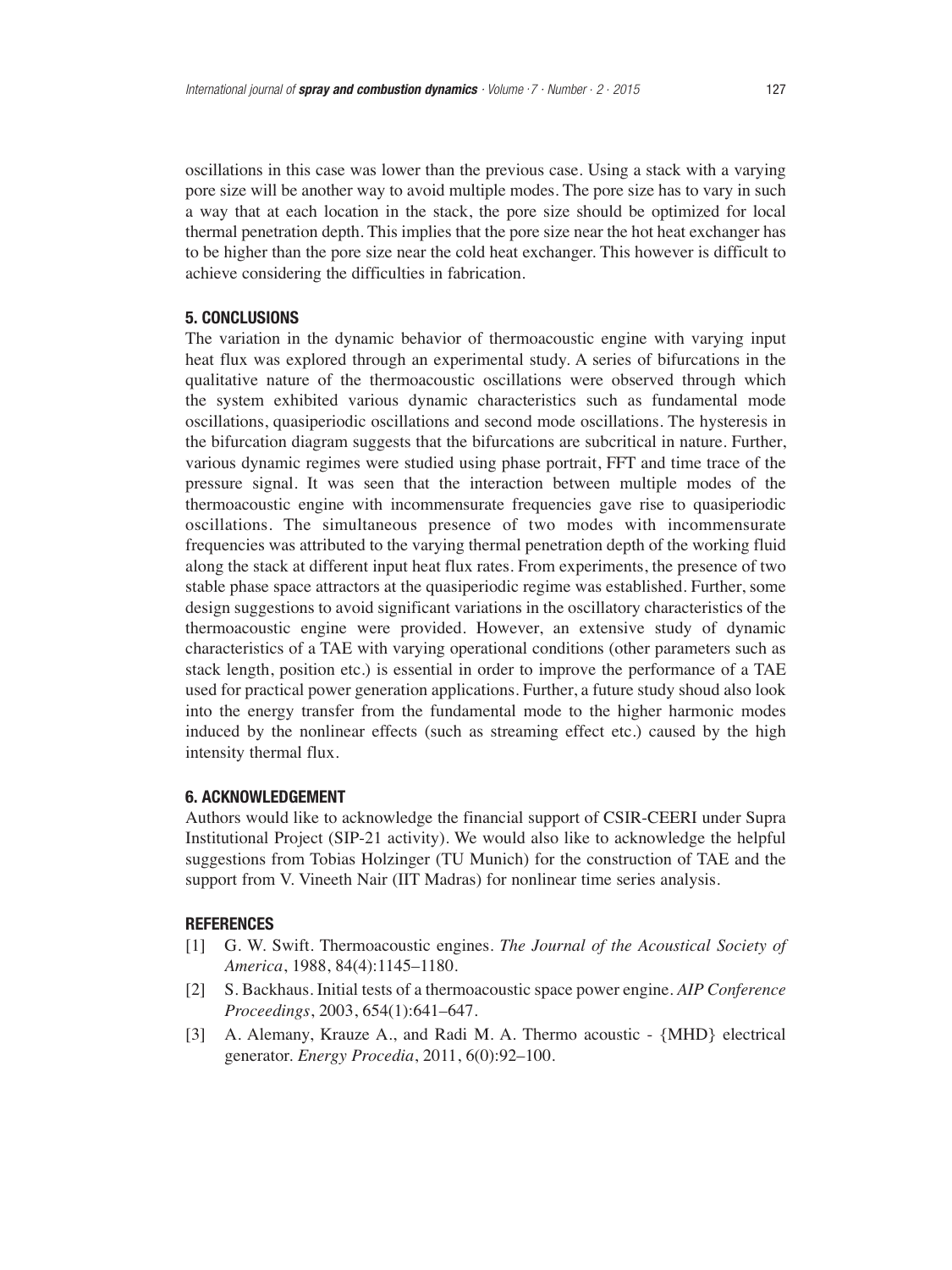- [4] N. Rott. Thermally driven acoustic oscillations, part iii: Second-order heat flux. *Zeitschrift fur angewandte Mathematik und Physik ZAMP*, 1975, 26(1):43–49.
- [5] N. Rott and Zouzoulas G. Thermally driven acoustic oscillations, part iv: Tubes with variable crosssection. *Zeitschrift fur angewandte Mathematik und Physik ZAMP*, 1976, 27(2):197–224.
- [6] U. A. Muller and Rott N. Thermally driven acoustic oscillations, part vi: Excitation and power. *Zeitschrift fur angewandte Mathematik und Physik ZAMP*, 1983, 34(5):609–626.
- [7] T. Yazaki, Takashima S., and Mizutani F. Complex quasiperiodic and chaotic states observed in thermally induced oscillations of gas columns. *Phys. Rev. Lett.*, Mar 1987, 58:1108-1111.
- [8] L. Kabiraj, Wahi P., and Sujith R. I. Bifurcations of self-excited ducted laminar premixed flame. *Journal of Engineering for Gasturbines and Power*, 2012, 134(031502).
- [9] A. A. Atchley and Kuo F. M. Stability curves for a thermoacoustic prime mover. *The Journal of the Acoustical Society of America*, 1994, 95(3):1401–1404.
- [10] Z. Yu, Jaworski A. J., and Abduljalil A. S. Fishbone-like instability in a loopedtube thermoacoustic engine. *The Journal of the Acoustical Society of America*, 2010, 128(4):EL188–EL194.
- [11] Z. B. Yu, Li Q., Chen X., Guo F. Z., and Xie X. J. Experimental investigation on a thermoacoustic engine having a looped tube and resonator. *Cryogenics*, August 2005, 45:566–571.
- [12] T. Biwa, Y. Ueda, T. Yazaki, and U. Mizutani. Thermodynamical mode selection rule observed in thermoacoustic oscillations. *EPL (Europhysics Letters)*, 2002, 60(3):363.
- [13] H. XingHua, Qing Z. X., and Ling W. H.and Ming S. S. Two-port network model and startup criteria for thermoacoustic oscillators. *Chinese Science Bulletin*, 2009, 54(2):335.
- [14] H. Yuan, Karpov S., and Prosperetti A. A simplified model for linear and nonlinear processes in thermoacoustic prime movers. part ii. nonlinear oscillations. *The Journal of the Acoustical Society of America*, 1997, 102(6):3497–3506.
- [15] B. Ward and Clark J.and Swift G. W. *Design Environment for Low-amplitude Thermoacoustic Energy Conversion*. Los Alamos National Laboratory, version 6.2 edition, 2008. Available from: www.lanl.gov/thermoacoustics/DeltaEC.html.
- [16] H. D. I. Abarbanel. *Analysis of observed chaotic data*. Springer-Verlag, New York, 1996.
- [17] F. Takens. In dynamical systems and turbulence. Warwick 1980, edited by D.Rand and L.S.Young, 1981. Lecture note in mathematics No.898 (springer, Berlin), pp. 366.
- [18] S. H. Strogatz. *Nonlinear Dynamics and Chaos: With Applications to Physics, Biology, Chemistry, and Engineering*. Levant Books, Kolkata, India, 2007.